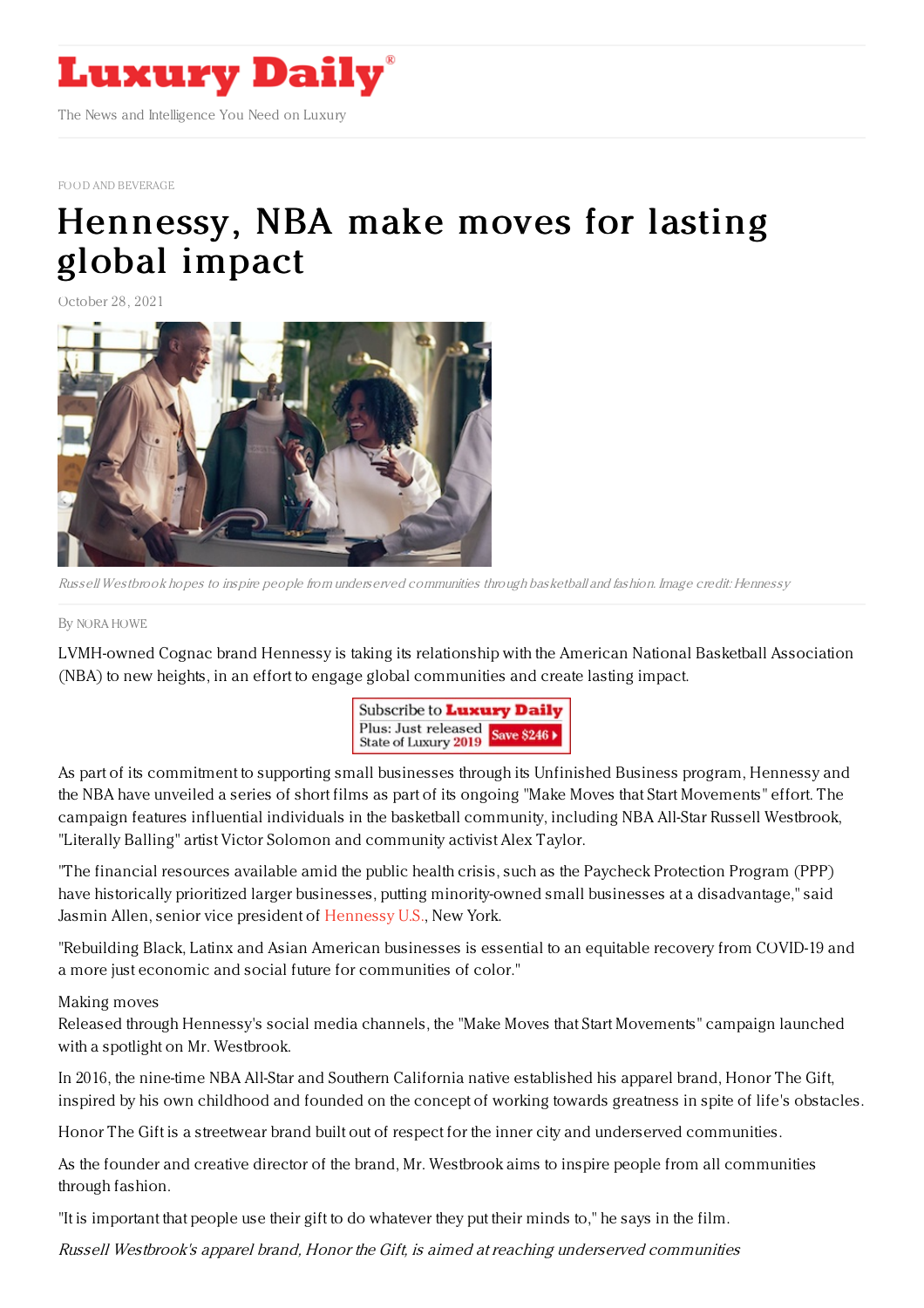"Russell Westbrook is the quintessential representation of our 'never stop, never settle' ethos, as demonstrated by his incredible career progression on the court, but also because of his off-court voice that instills his relentless drive in others, making him the perfect fit for this campaign," Ms. Allen said. "Working with him has been an absolute pleasure and his approach is intrinsically collaborative."

In addition to providing original memorabilia, Mr. Westbrook will make a donation to Hennessy's Unfinished Business initiative.

The program is dedicated to providing immediate relief and long-term support to Black, Asian and Latinx smallbusiness owners across the United States.

These business owners have had to overcome great obstacles in their paths to success and during the era of COVID-19, they are fighting harder than ever against a range of inequalities that stand in their way.

"BIPOC communities make up our core constituency therefore in response to COVID-19, Hennessy conceptualized Unfinished Business to support Black, Latinx and Asian American communities who were bearing a disproportionate amount of the health, emotional, and economic consequences of the pandemic, as well as not receiving help from government and banking institutions," Ms. Allen said.

Through the Unfinished Business initiative, these businesses have the opportunity to receive urgent funding and access to vital resources (see [story](https://www.luxurydaily.com/hennessy-lends-support-to-small-businesses-affected-by-the-pandemic/)).

In 2018, Alex Taylor founded Hoop York City, a women's basketball community with a mission to close the gender "play" gap by creating more opportunities for women in NYC to play basketball, connect and community-build.

Ms. Taylor was inspired by the challenges women face to fight for space and equality within the world of basketball. Hoop York City aims to provide safe spaces for women to play the game, engage in healthy competition and make meaningful connections.

Additionally, the organization wants to use basketball and art as catalysts for change to inspire new generations of activists.

"It's creating an opportunity for women to come as they are, and be themselves without judgement," Ms. Taylor says in her Hennessy spot. "My main purpose is to provide a community for them."

## Alex Taylor hopes to provide <sup>a</sup> safe space for women to enjoy basketball

Artist Victor Solomon founded his art studio, "Literally Balling," as an ongoing exploration of the sport of basketball.

"From the film director to talent, our creative features powerful luminaries who are creating new waves and starting new conversations, like Victor Solomon, who's crafting a Kingtsugi-style project in his LA studio," Ms. Allen said.

Through various mediums and processes, he aims to elevate the sport through opulence and luxury, crafting art to celebrate the impact of the game.

"I'm trying to build layers of meaning into each piece, showing people that basketball can be a platform for communities to come together" he says in his 30-second Hennessy spot. "It belongs everywhere, and to everyone."

## Luxury and basketball

One of the most-watched sports leagues in the United States, the NBA has expanded its global presence. The league had been playing more international exhibition games prior to the start of the COVID-19 pandemic, and has welcomed a new generation of rising stars from countries such as Slovenia, Serbia, Cameroon and Australia.

In February 2020, Hennessy signed a multiyear deal with the NBA to become the official spirit of the league and its affiliate franchises (see [story](https://www.luxurydaily.com/lvmhs-hennessy-cognac-signs-deal-to-become-official-spirits-partner-of-nba/)), and since then the partnership has elevated basketball to a global scale.

Luxury fashion and automotive brands have quickly acknowledged the rising popularity of the sport and its players, evidenced by a growing number of campaigns and ambassadorships.

In May, Swiss watchmaker Tag Heuer added American professional basketball player Jimmy Butler to its roster of talented athletic ambassadors. The Miami Heat forward embodies the brand's values of passion for action, high performance, mental strength and precision.

Tag Heuer accompanied Mr. Butler through the remainder of the season, and will continue to do so in future seasons (see [story](https://www.luxurydaily.com/tag-heuer-taps-nba-star-as-new-ambassador/)).